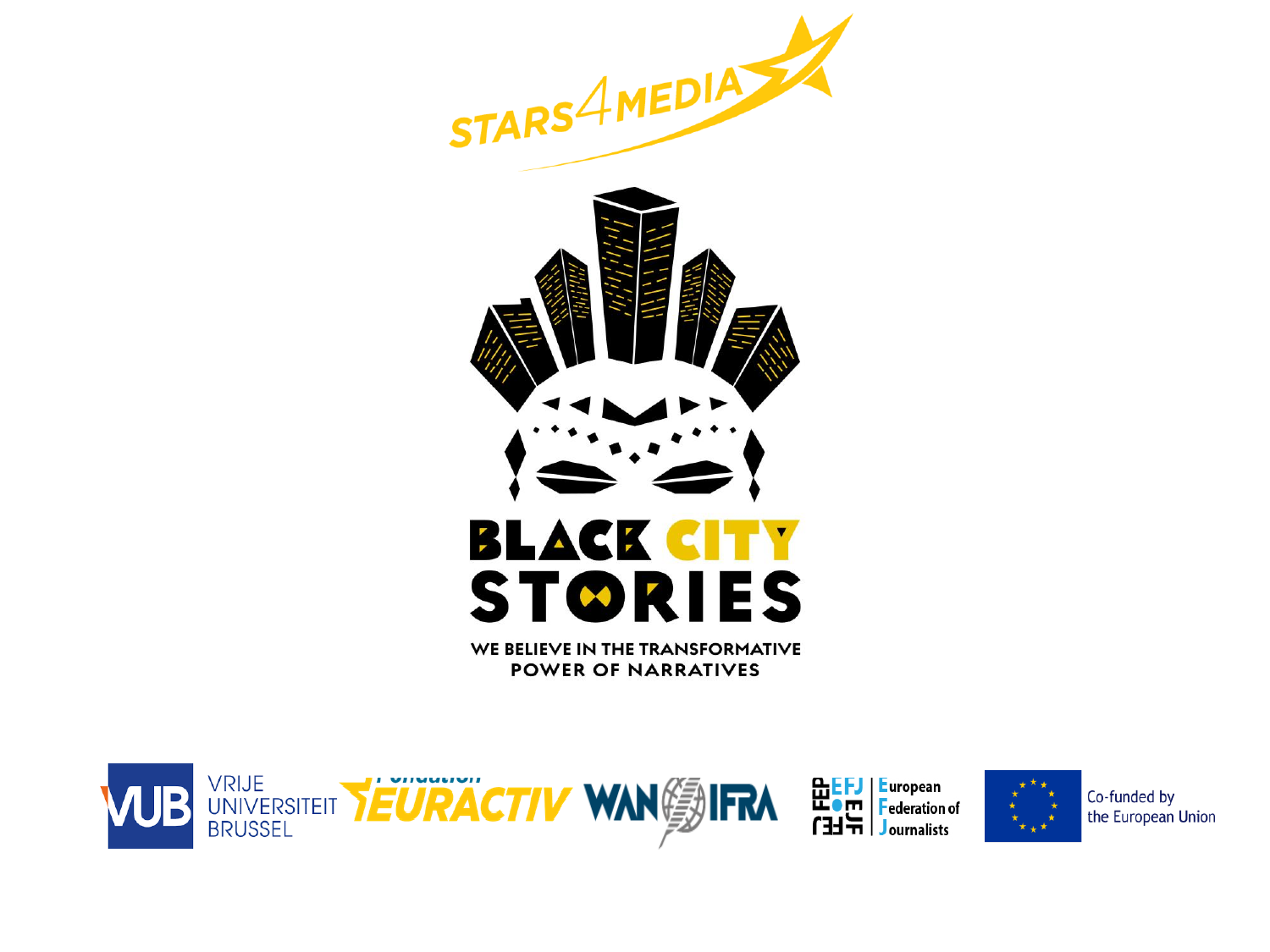



### **Evangelista Sie (AT)**

freelance journalist, writing teacher, copy editor, and the Black City Stories' initiator

s[ie.evangelista@gmail.com](mailto:sie.evangelista@gmail.comL)



# **Juliana da Penha (UK)**

freelance journalist, founder and editor of migrantwomenpress.com [juliana.penha.br@gmail.com](mailto:juliana.penha.br@gmail.com)



## **Ari Yehudit Richter (PT)**

interdisciplinary documentary filmmaker and photo/videojournalist dedicated to societal transformation [ari.yehudit.richter@mailbox.org](mailto:ari.yehudit.richter@mailbox.org)

**18 external collaborators who are journalists, photographers, visual artists, graphic designers, translators, in 6 countries: IT, AT, PT, DE, NL, UK**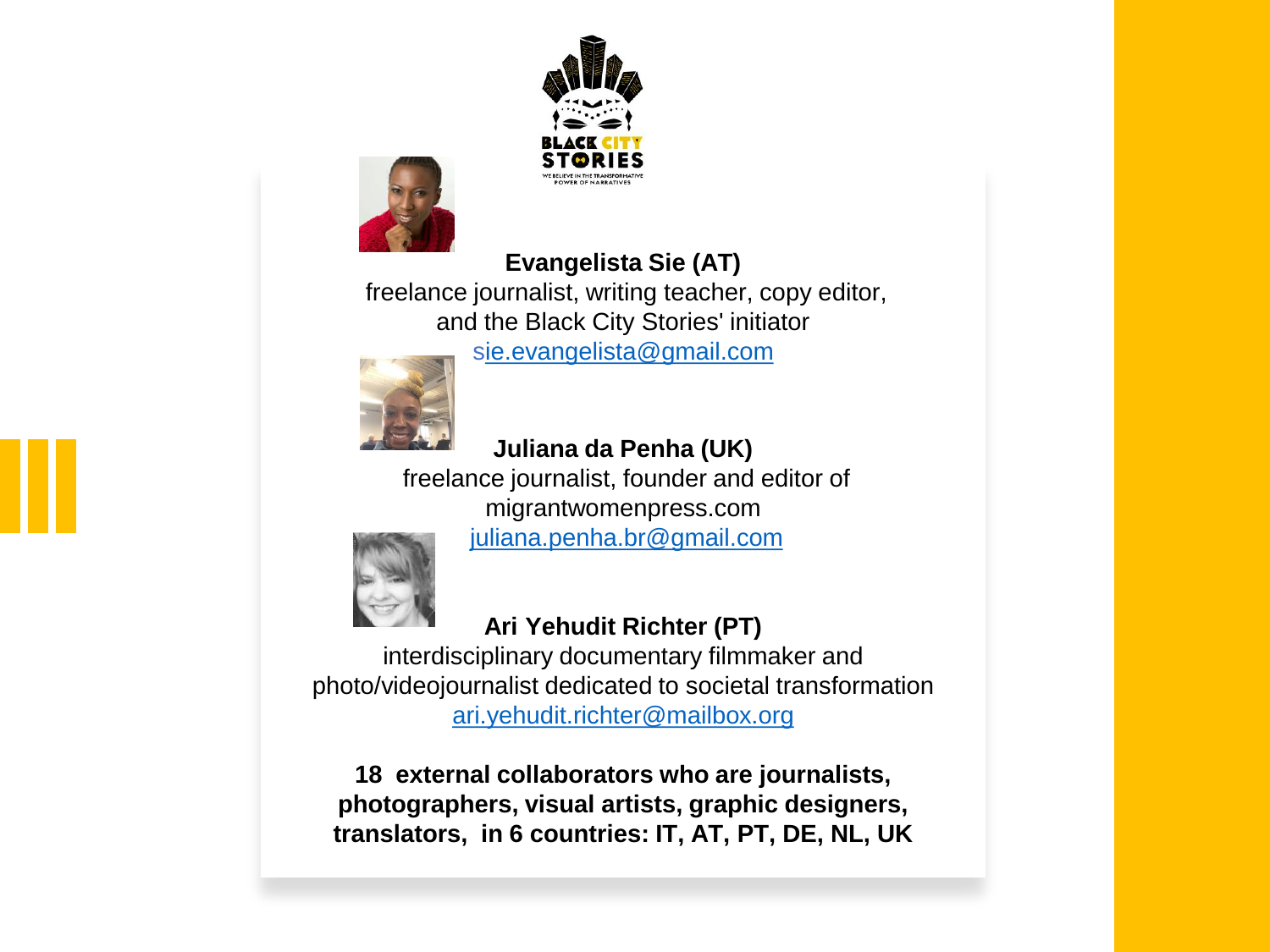

• **Black City Stories is a solutions-oriented media outlet dedicated to Black people living in Europe.**

We are an independent, Black-led media outlet committed to investigating in-depth Black Lived experiences, breaking down the systems and contexts of structural racism and its ties with other forms of social disparities. We amplify successes, strategies, and solutions and thereby empower young Blacks in Europe to find strategies to deal with racism and be inspired by role models.

• **Black City Stories is shaping change through relational journalism.** 

We are striving to cultivate a form of journalism that emphasises connecting with our conversational partners and their experiences while reflecting on our roles and responsibilities in creating and dismantling barriers—making relationships and our ways of relating the operational basis of our work.

• **Black City Stories fortifies cross-border collaborations and relationships.**

We are collaborating with almost 20 media professionals, academics, and artists currently living and producing in Austria, Germany, Italy, the Netherlands, Portugal, and the United Kingdom.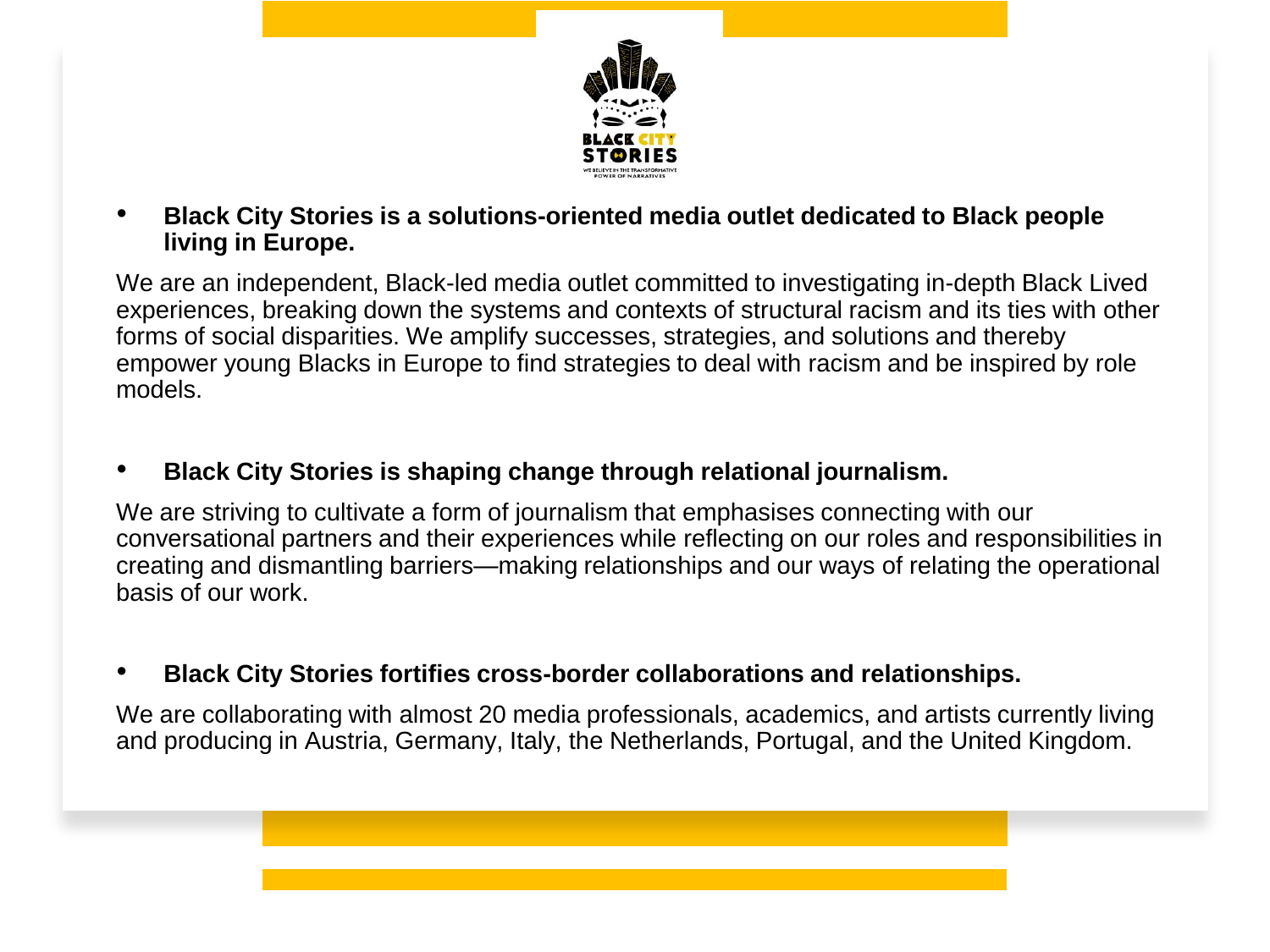

# **www.blackcitystories.org**

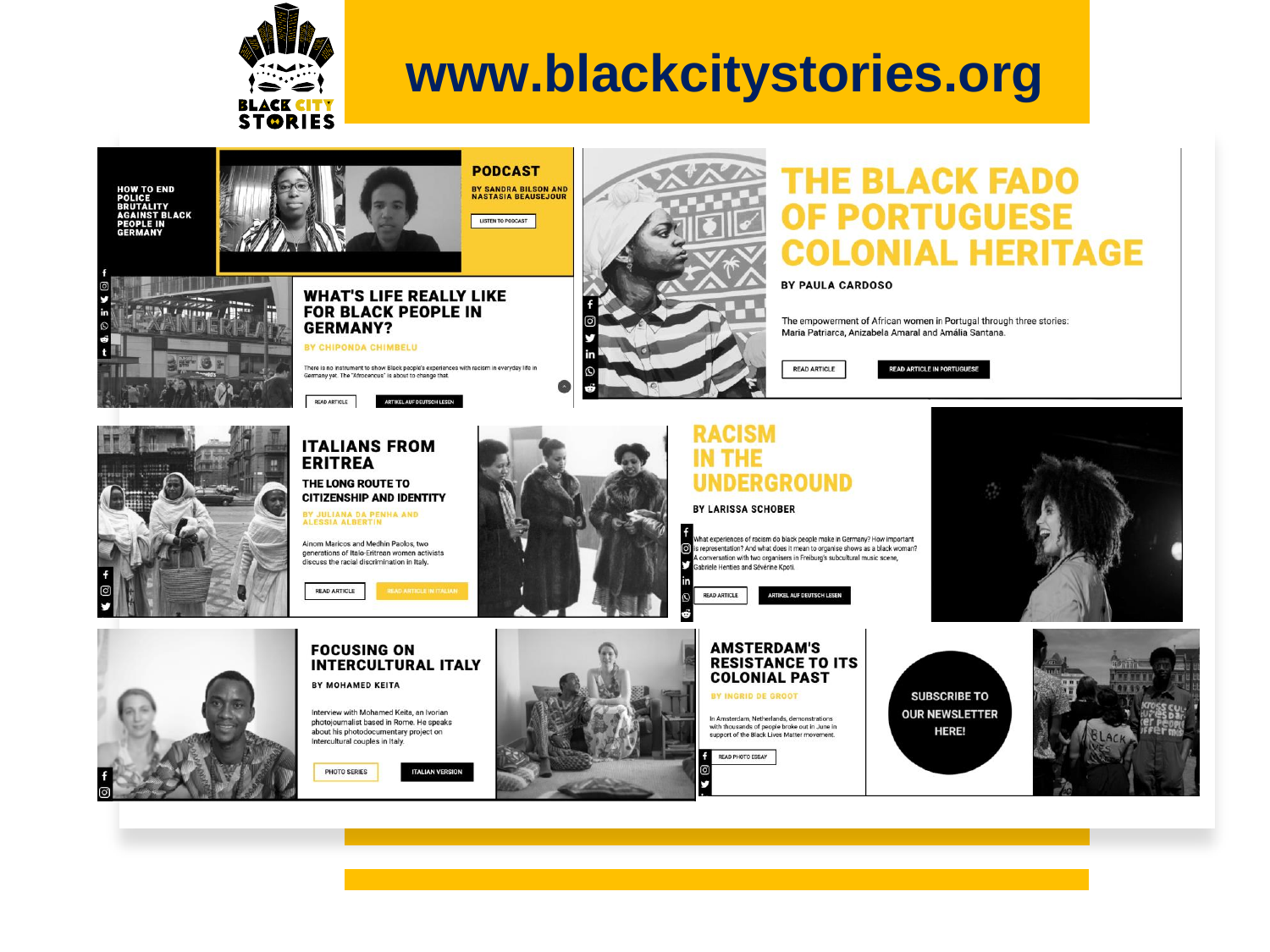

## **Challenges**

- Project timescale
- Limited financial resources
- Impossibility to meet physically
- Language barriers